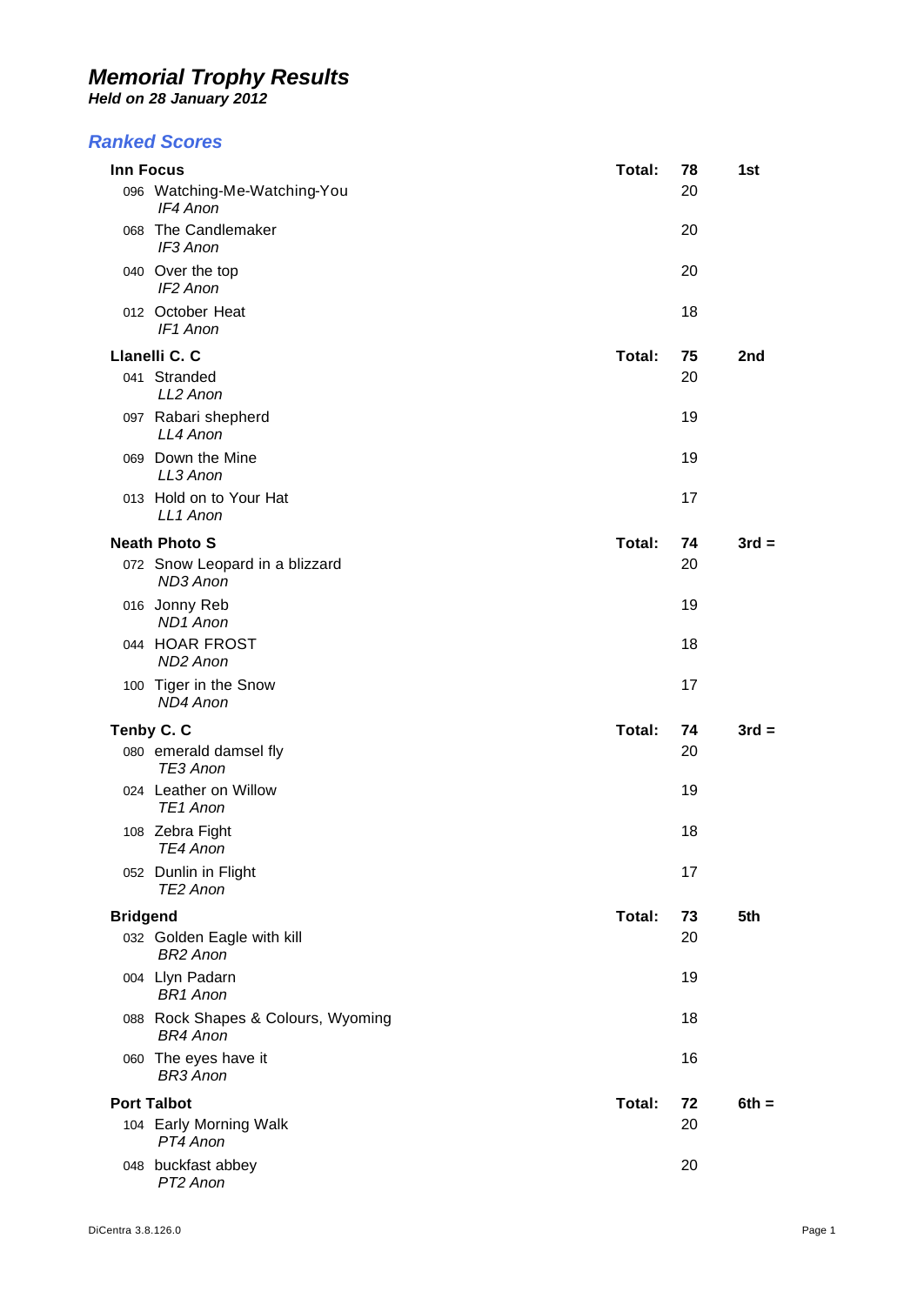|         | 076 RadcliffeCamera<br>PT3 Anon                            |        | 16       |         |
|---------|------------------------------------------------------------|--------|----------|---------|
|         | 020 The Traveller<br>PT1 Anon                              |        | 16       |         |
|         |                                                            |        |          |         |
|         | <b>Western Valley</b><br>112 Split Personality<br>WV4 Anon | Total: | 72<br>20 | $6th =$ |
|         | 056 Sparks<br>WV <sub>2</sub> Anon                         |        | 18       |         |
|         | 028 Man Mountain<br><b>WV1 Anon</b>                        |        | 18       |         |
|         | 084 The Lone Swimmer<br>WV3 Anon                           |        | 16       |         |
|         | <b>Merthyr Tydfil</b>                                      | Total: | 71       | 8th     |
|         | 098 Black Skimmer Feeding<br>MF4 Anon                      |        | 20       |         |
|         | 014 Groynes Awaiting the Sea<br>ME <sub>1</sub> Anon       |        | 18       |         |
|         | 042 London Transport<br>ME <sub>2</sub> Anon               |        | 17       |         |
|         | 070 Industrial Relics<br>ME3 Anon                          |        | 16       |         |
|         | Gwent C. C                                                 | Total: | 70       | $9th =$ |
|         | 066 Tide and Rocks<br>GE3 Anon                             |        | 18       |         |
|         | 038 Old Soldier<br>GE2 Anon                                |        | 18       |         |
|         | 010 Lonely-Trees<br>GE <sub>1</sub> Anon                   |        | 18       |         |
|         | 094 Wetlands<br>GE4 Anon                                   |        | 16       |         |
|         | Gwynfa C. C                                                | Total: | 70       | $9th =$ |
|         | 067 Mug Shot<br>GY3 Anon                                   |        | 20       |         |
|         | 039 Bamburgh From the Wyndings<br>GY2 Anon                 |        | 17       |         |
|         | 011 Blue Tit<br>GY1 Anon                                   |        | 17       |         |
|         | 095 BAD DAY AT MUMBLES<br>GY4 Anon                         |        | 16       |         |
|         | Pyle & Porthcawl                                           | Total: | 70       | $9th =$ |
|         | 105 G&T<br>PY4 Anon                                        |        | 20       |         |
|         | 077 Last man standing<br>PY3 Anon                          |        | 19       |         |
|         | 049 Leah<br>PY2 Anon                                       |        | 16       |         |
|         | 021 What's Wrong With Eating Onions<br>PY1 Anon            |        | 15       |         |
|         |                                                            |        |          |         |
| Rhondda |                                                            | Total: | 70       | $9th =$ |
|         | 050 Abrahams brother<br>RH <sub>2</sub> Anon               |        | 18       |         |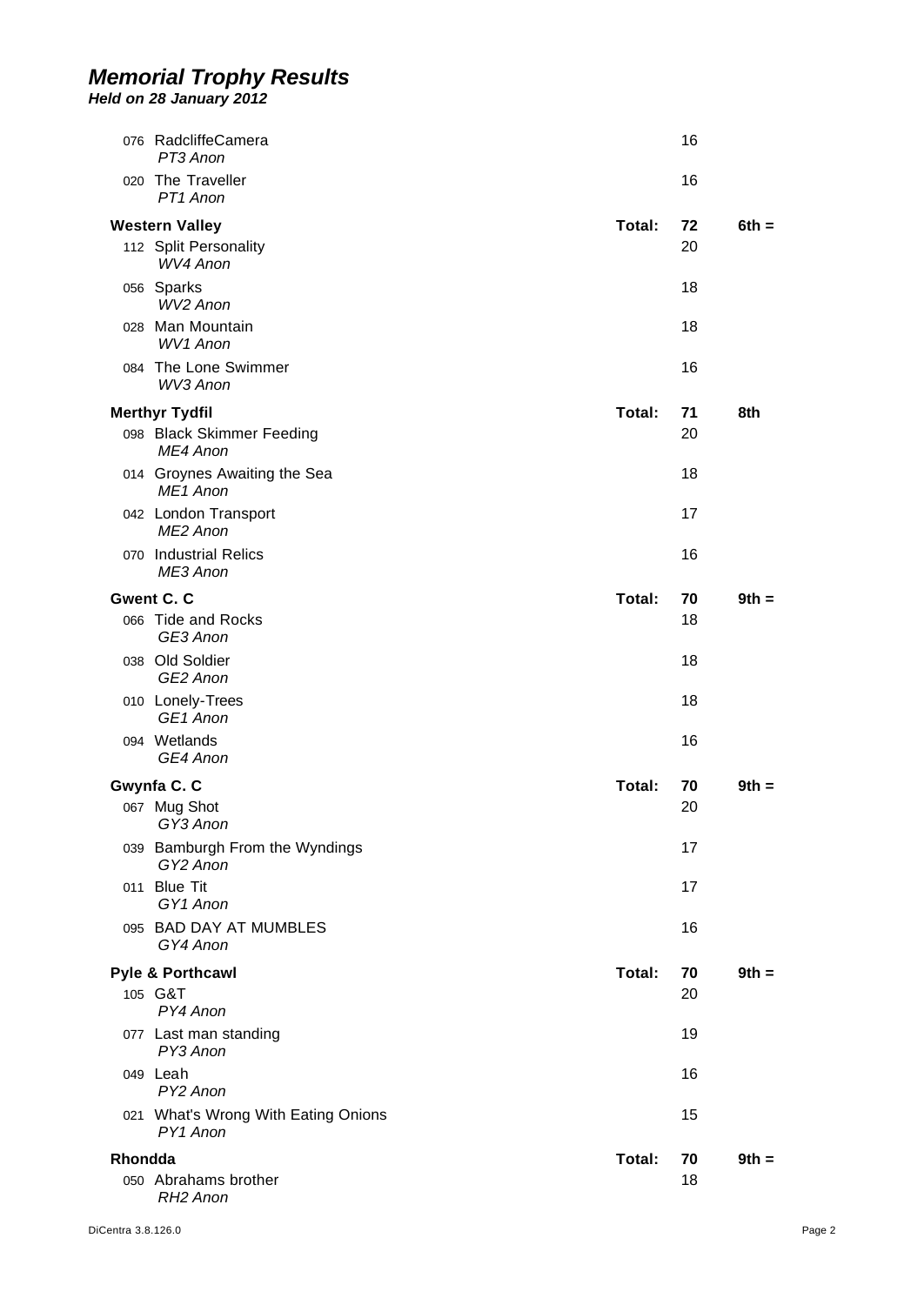|                  | 022 Female Common Blue<br>RH <sub>1</sub> Anon      |        | 18 |          |
|------------------|-----------------------------------------------------|--------|----|----------|
|                  | 106 Any Old Iron<br>RH4 Anon                        |        | 17 |          |
|                  | 078 LILY STAMENS<br>RH3 Anon                        |        | 17 |          |
| Abertawe         |                                                     | Total: | 69 | $13th =$ |
|                  | 086 Leader of the Pack<br>AW4 Anon                  |        | 18 |          |
|                  | 030 Pobbles Bay at Sunset<br>AW <sub>2</sub> Anon   |        | 18 |          |
|                  | 058 Jack Daniels Water<br>AW3 Anon                  |        | 17 |          |
|                  | 002 Penarth Pier<br>AW1 Anon                        |        | 16 |          |
| Cwmbran          |                                                     | Total: | 69 | $13th =$ |
|                  | 090 The player<br>CW4 Anon                          |        | 19 |          |
|                  | 034 Dim Pysgota<br>CW <sub>2</sub> Anon             |        | 18 |          |
|                  | 062 Its a beautiful world<br>CW3 Anon               |        | 17 |          |
|                  | 006 Eagle Owl<br>CW <sub>1</sub> Anon               |        | 15 |          |
|                  | The Vale C. C                                       | Total: | 69 | $13th =$ |
|                  | 025 Fossil Fuel Landscape<br>TH <sub>1</sub> Anon   |        | 19 |          |
|                  | 081 Jeannie in a bottle<br>TH <sub>3</sub> Anon     |        | 17 |          |
|                  | 053 Beachwalkers<br>TH <sub>2</sub> Anon            |        | 17 |          |
|                  | 109 Lynx<br>TH4 Anon                                |        | 16 |          |
|                  | <b>Towy Valley</b>                                  | Total: | 69 | $13th =$ |
|                  | 110 Veg Texture<br>TO4 Anon                         |        | 18 |          |
|                  | 082 Norwich Cathedral Cloister<br>TO3 Anon          |        | 18 |          |
|                  | 026 Upon Westminster Bridge<br>TO <sub>1</sub> Anon |        | 18 |          |
|                  | 054 Frankfurt station<br>TO <sub>2</sub> Anon       |        | 15 |          |
| <b>Ebbw Vale</b> |                                                     | Total: | 68 | $17th =$ |
|                  | 065 Emergence<br>EB3 Anon                           |        | 18 |          |
|                  | 037 Siskin<br>EB <sub>2</sub> Anon                  |        | 18 |          |
|                  | 009 The Power of the Passion<br>EB1 Anon            |        | 17 |          |
|                  | 093 THE OLD MAN OF Storr<br>EB4 Anon                |        | 15 |          |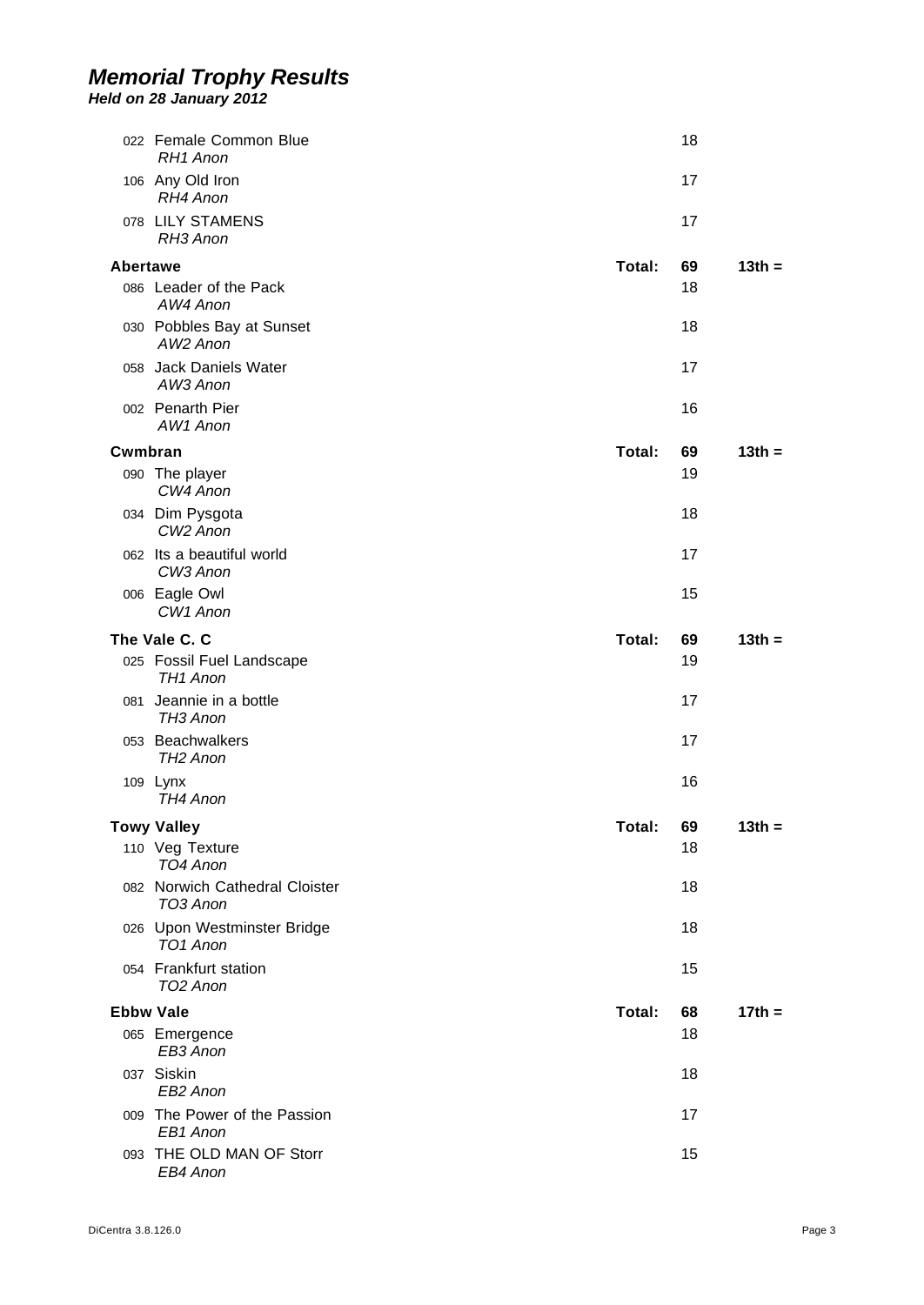|                  | <b>Pembrey &amp; Burry Port</b>                    | Total: | 68 | $17th =$ |
|------------------|----------------------------------------------------|--------|----|----------|
|                  | 075 Dreams in motion<br>PB3 Anon                   |        | 18 |          |
|                  | 019 gold n silver<br>PB1 Anon                      |        | 18 |          |
|                  | 103 Shadow & Light<br>PB4 Anon                     |        | 17 |          |
|                  | 047 The Old Whitford Light<br>PB <sub>2</sub> Anon |        | 15 |          |
|                  | Cardiff C. C                                       | Total: | 67 | 19th     |
|                  | 089 troubled mind<br>CA4 Anon                      |        | 17 |          |
|                  | 033 Last Light<br>CA <sub>2</sub> Anon             |        | 17 |          |
|                  | 005 Custom House Dublin<br>CA <sub>1</sub> Anon    |        | 17 |          |
|                  | 061 Louise<br>CA3 Anon                             |        | 16 |          |
|                  | <b>Dean Photo S</b>                                | Total: | 65 | $20th =$ |
|                  | 092 Conway Castle<br>DE4 Anon                      |        | 18 |          |
|                  | 036 The Bodyshop<br>DE2 Anon                       |        | 17 |          |
|                  | 064 Teasel<br>DE3 Anon                             |        | 15 |          |
|                  | 008 The Horse<br>DE1 Anon                          |        | 15 |          |
| <b>New Quay</b>  |                                                    | Total: | 65 | $20th =$ |
|                  | 045 Red and White<br>NE2 Anon                      |        | 18 |          |
|                  | 017 Respect<br>NE <sub>1</sub> Anon                |        | 17 |          |
|                  | 101 tan gwyllt(Fireworks)<br>NE4 Anon              |        | 15 |          |
|                  | 073 Fly Agaric<br>NE3 Anon                         |        | 15 |          |
| <b>Swansea</b>   |                                                    | Total: | 65 | $20th =$ |
|                  | 023 Modesty<br>SW1 Anon                            |        | 17 |          |
|                  | 079 St Davids Cathedral<br>SW <sub>3</sub> Anon    |        | 16 |          |
|                  | 107 The Jogger<br>SW4 Anon                         |        | 16 |          |
|                  | 051 No longer a secret<br>SW <sub>2</sub> Anon     |        | 16 |          |
| <b>Barry C.C</b> |                                                    | Total: | 64 | $23rd =$ |
|                  | 031 FROZEN RIVER BED<br><b>BA2 Anon</b>            |        | 18 |          |
|                  | 087 SpiralStaircase<br><b>BA4 Anon</b>             |        | 16 |          |
|                  | 059 BlendingIn<br><b>BA3 Anon</b>                  |        | 15 |          |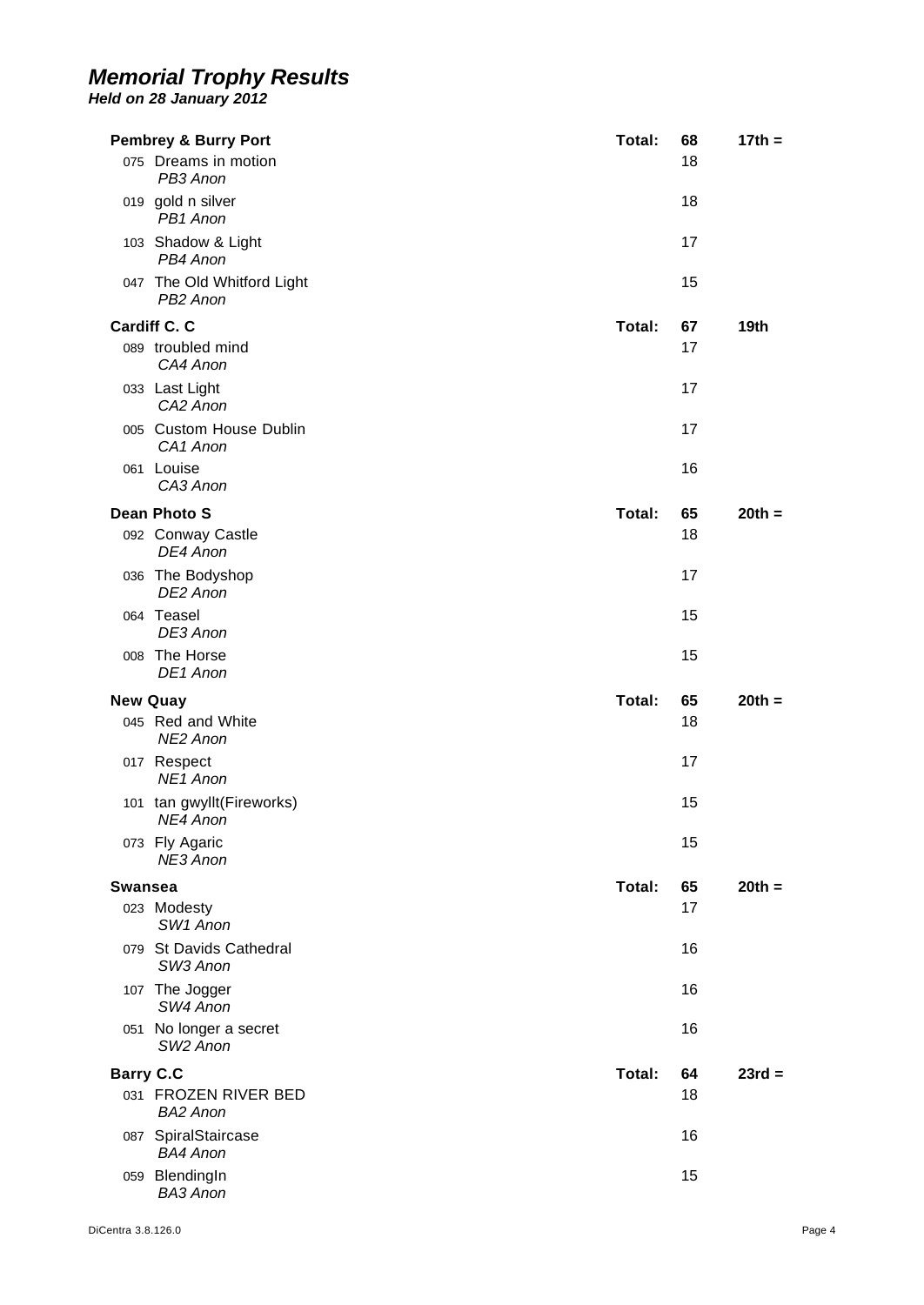*Held on 28 January 2012* 

|                  | 003 ConsumerMountain<br><b>BA1 Anon</b>        |        | 15 |          |
|------------------|------------------------------------------------|--------|----|----------|
|                  | <b>Newport C. C</b>                            | Total: | 64 | $23rd =$ |
|                  | 102 Ship of the Line<br>NP4 Anon               |        | 16 |          |
|                  | 074 millenium credit squeeze<br>NP3 Anon       |        | 16 |          |
|                  | 018 welsh coastline<br>NP <sub>1</sub> Anon    |        | 16 |          |
|                  | 046 Eagle Owl in Flight<br>NP2 Anon            |        | 16 |          |
|                  | <b>Trostre C. C</b>                            | Total: | 64 | $23rd =$ |
|                  | 111 Fast worker<br>TR4 Anon                    |        | 17 |          |
|                  | 083 MrsC<br>TR3 Anon                           |        | 16 |          |
|                  | 055 Italian Row boats<br>TR <sub>2</sub> Anon  |        | 16 |          |
|                  | 027 No time for art<br>TR <sub>1</sub> Anon    |        | 15 |          |
| <b>Aberdare</b>  |                                                | Total: | 62 | $26th =$ |
|                  | 057 Hereford Cathedral<br>AD3 Anon             |        | 16 |          |
|                  | 029 Mexican Cliff Divers<br>AD2 Anon           |        | 16 |          |
|                  | 085 London 2012<br>AD4 Anon                    |        | 15 |          |
|                  | 001 Swedish Sweetheart<br>AD1 Anon             |        | 15 |          |
| <b>Morriston</b> |                                                | Total: | 62 | $26th =$ |
|                  | 099 Three Cliffs jpeg<br>MO4 Anon              |        | 16 |          |
|                  | 043 Autumn mist<br>MO2 Anon                    |        | 16 |          |
|                  | 015 Shopping in vienna<br>MO <sub>1</sub> Anon |        | 16 |          |
|                  | 071 for those in peril<br>MO3 Anon             |        | 14 |          |
|                  | <b>Cymru Mono</b>                              | Total: | 61 | 28th     |
|                  | 091 Fishing Sheds of Dungeness<br>CY4 Anon     |        | 17 |          |
|                  | 035 Smoooooking<br>CY <sub>2</sub> Anon        |        | 16 |          |
|                  | 063 Vern<br>CY3 Anon                           |        | 14 |          |
|                  | 007 The Shriek<br>CY1 Anon                     |        | 14 |          |
|                  |                                                |        |    |          |

# *Round by Round*

#### **Round 1**  025 Fossil Fuel Landscape 19 *TH1 Anon, The Vale C. C*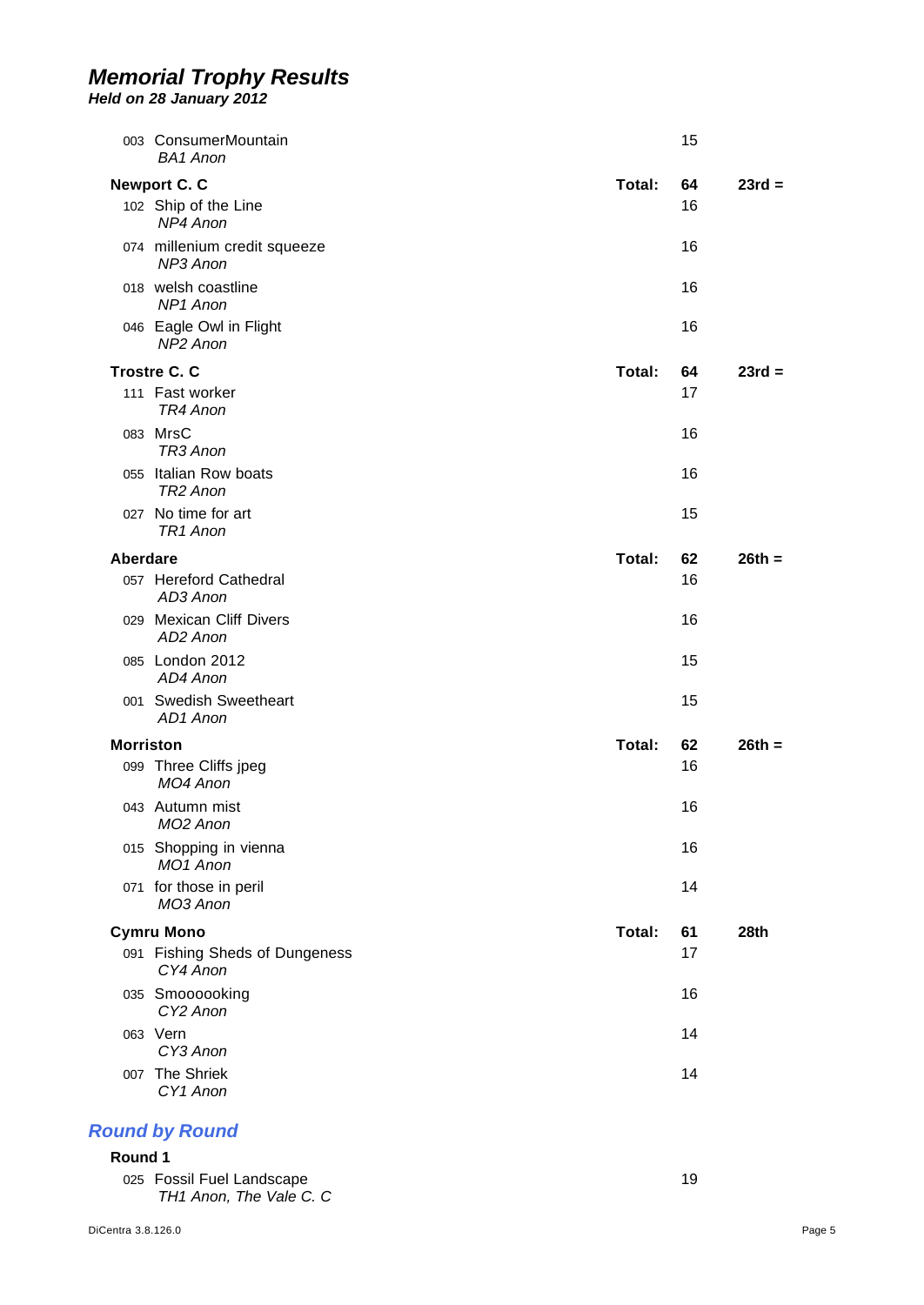|     | 024 Leather on Willow<br>TE1 Anon, Tenby C. C                     | 19 |
|-----|-------------------------------------------------------------------|----|
|     | 004 Llyn Padarn<br><b>BR1 Anon, Bridgend</b>                      | 19 |
|     | 016 Jonny Reb<br>ND1 Anon, Neath Photo S                          | 19 |
|     | 026 Upon Westminster Bridge<br>TO1 Anon, Towy Valley              | 18 |
|     | 019 gold n silver<br>PB1 Anon, Pembrey & Burry Port               | 18 |
|     | 022 Female Common Blue<br>RH1 Anon, Rhondda                       | 18 |
|     | 028 Man Mountain<br>WV1 Anon, Western Valley                      | 18 |
|     | 010 Lonely-Trees<br>GE1 Anon, Gwent C. C                          | 18 |
|     | 014 Groynes Awaiting the Sea<br><b>ME1 Anon, Merthyr Tydfil</b>   | 18 |
|     | 012 October Heat<br>IF1 Anon, Inn Focus                           | 18 |
|     | 011 Blue Tit<br>GY1 Anon, Gwynfa C. C                             | 17 |
|     | 013 Hold on to Your Hat<br>LL1 Anon, Llanelli C. C                | 17 |
|     | 005 Custom House Dublin<br>CA1 Anon, Cardiff C. C                 | 17 |
|     | 023 Modesty<br>SW1 Anon, Swansea                                  | 17 |
|     | 017 Respect<br>NE1 Anon, New Quay                                 | 17 |
|     | 009 The Power of the Passion<br>EB1 Anon, Ebbw Vale               | 17 |
|     | 020 The Traveller<br>PT1 Anon, Port Talbot                        | 16 |
|     | 018 welsh coastline<br>NP1 Anon, Newport C. C                     | 16 |
|     | 002 Penarth Pier<br>AW1 Anon, Abertawe                            | 16 |
|     | 015 Shopping in vienna<br>MO1 Anon, Morriston                     | 16 |
| 008 | The Horse<br>DE1 Anon, Dean Photo S                               | 15 |
|     | 003 ConsumerMountain<br>BA1 Anon, Barry C.C                       | 15 |
|     | 006 Eagle Owl<br>CW1 Anon, Cwmbran                                | 15 |
|     | 001 Swedish Sweetheart<br>AD1 Anon, Aberdare                      | 15 |
|     | 027 No time for art<br>TR1 Anon, Trostre C. C                     | 15 |
|     | 021 What's Wrong With Eating Onions<br>PY1 Anon, Pyle & Porthcawl | 15 |
| 007 | <b>The Shriek</b><br>CY1 Anon, Cymru Mono                         | 14 |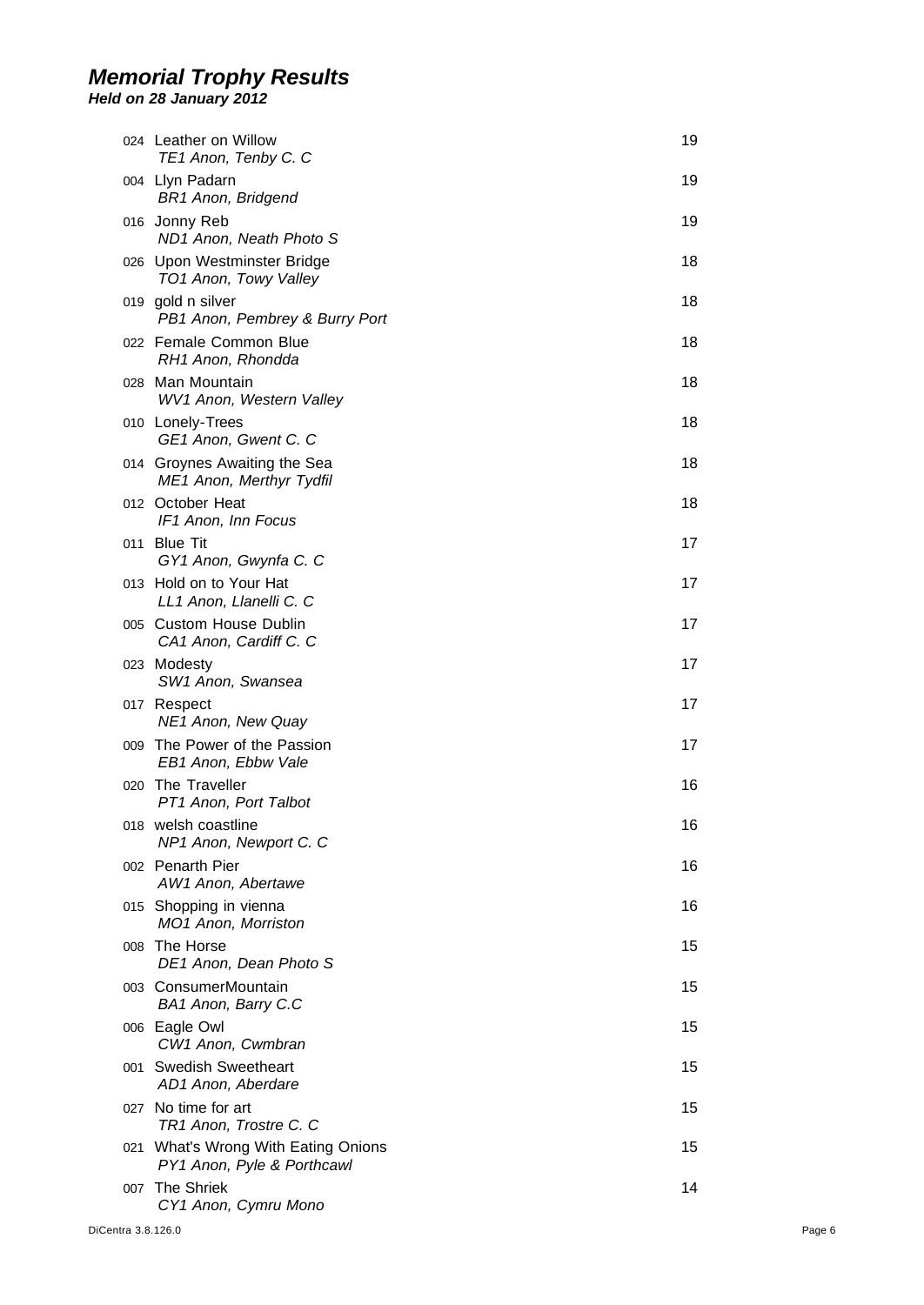| Round 2 |                                                         |    |
|---------|---------------------------------------------------------|----|
|         | 041 Stranded<br>LL2 Anon, Llanelli C. C                 | 20 |
|         | 048 buckfast abbey<br>PT2 Anon, Port Talbot             | 20 |
|         | 032 Golden Eagle with kill<br><b>BR2 Anon, Bridgend</b> | 20 |
|         | 040 Over the top<br>IF2 Anon, Inn Focus                 | 20 |
|         | 044 HOAR FROST<br>ND2 Anon, Neath Photo S               | 18 |
|         | 038 Old Soldier<br>GE2 Anon, Gwent C. C                 | 18 |
|         | 050 Abrahams brother<br>RH2 Anon, Rhondda               | 18 |
|         | 045 Red and White<br>NE2 Anon, New Quay                 | 18 |
|         | 034 Dim Pysgota<br>CW2 Anon, Cwmbran                    | 18 |
|         | 031 FROZEN RIVER BED<br>BA2 Anon, Barry C.C             | 18 |
|         | 030 Pobbles Bay at Sunset<br>AW2 Anon, Abertawe         | 18 |
|         | 056 Sparks<br>WV2 Anon, Western Valley                  | 18 |
|         | 037 Siskin<br>EB2 Anon, Ebbw Vale                       | 18 |
|         | 033 Last Light<br>CA2 Anon, Cardiff C. C                | 17 |
|         | 052 Dunlin in Flight<br>TE2 Anon, Tenby C. C            | 17 |
|         | 042 London Transport<br>ME2 Anon, Merthyr Tydfil        | 17 |
|         | 039 Bamburgh From the Wyndings<br>GY2 Anon, Gwynfa C. C | 17 |
|         | 053 Beachwalkers<br>TH2 Anon, The Vale C. C             | 17 |
|         | 036 The Bodyshop<br>DE2 Anon, Dean Photo S              | 17 |
|         | 035 Smoooooking<br>CY2 Anon, Cymru Mono                 | 16 |
|         | 046 Eagle Owl in Flight<br>NP2 Anon, Newport C. C       | 16 |
|         | 043 Autumn mist<br>MO2 Anon, Morriston                  | 16 |
|         | 055 Italian Row boats<br>TR2 Anon, Trostre C. C         | 16 |
|         | 029 Mexican Cliff Divers<br>AD2 Anon, Aberdare          | 16 |
|         | 049 Leah<br>PY2 Anon, Pyle & Porthcawl                  | 16 |
| 051     | No longer a secret<br>SW2 Anon, Swansea                 | 16 |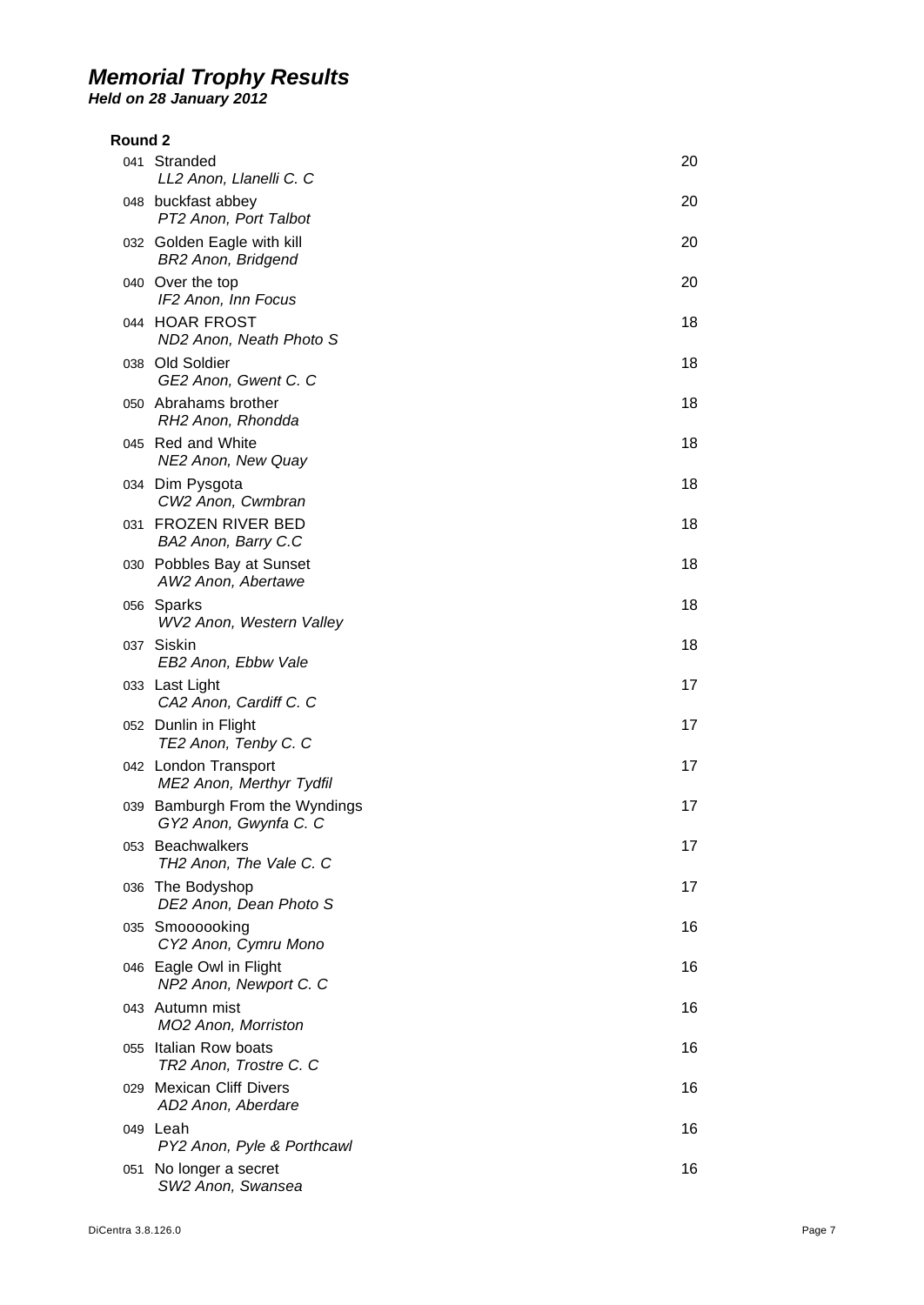|         | 054 Frankfurt station<br>TO2 Anon, Towy Valley               | 15 |
|---------|--------------------------------------------------------------|----|
|         | 047 The Old Whitford Light<br>PB2 Anon, Pembrey & Burry Port | 15 |
| Round 3 |                                                              |    |
|         | 072 Snow Leopard in a blizzard<br>ND3 Anon, Neath Photo S    | 20 |
|         | 080 emerald damsel fly<br>TE3 Anon, Tenby C. C               | 20 |
|         | 067 Mug Shot<br>GY3 Anon, Gwynfa C. C                        | 20 |
| 068     | The Candlemaker<br>IF3 Anon, Inn Focus                       | 20 |
|         | 077 Last man standing<br>PY3 Anon, Pyle & Porthcawl          | 19 |
|         | 069 Down the Mine<br>LL3 Anon, Llanelli C. C                 | 19 |
|         | 075 Dreams in motion<br>PB3 Anon, Pembrey & Burry Port       | 18 |
| 066     | <b>Tide and Rocks</b><br>GE3 Anon, Gwent C. C                | 18 |
|         | 065 Emergence<br>EB3 Anon, Ebbw Vale                         | 18 |
|         | 082 Norwich Cathedral Cloister<br>TO3 Anon, Towy Valley      | 18 |
|         | 078 LILY STAMENS<br>RH3 Anon, Rhondda                        | 17 |
|         | 062 Its a beautiful world<br>CW3 Anon, Cwmbran               | 17 |
|         | 058 Jack Daniels Water<br>AW3 Anon, Abertawe                 | 17 |
| 081     | Jeannie in a bottle<br>TH3 Anon, The Vale C. C               | 17 |
|         | 061 Louise<br>CA3 Anon, Cardiff C. C                         | 16 |
|         | 070 Industrial Relics<br>ME3 Anon, Merthyr Tydfil            | 16 |
| 083     | MrsC<br>TR3 Anon, Trostre C. C                               | 16 |
| 084     | The Lone Swimmer<br>WV3 Anon, Western Valley                 | 16 |
|         | 060 The eyes have it<br><b>BR3 Anon, Bridgend</b>            | 16 |
|         | 079 St Davids Cathedral<br>SW3 Anon, Swansea                 | 16 |
|         | 057 Hereford Cathedral<br>AD3 Anon, Aberdare                 | 16 |
|         | 074 millenium credit squeeze<br>NP3 Anon, Newport C. C       | 16 |
| 076.    | RadcliffeCamera<br>PT3 Anon, Port Talbot                     | 16 |
|         | 064 Teasel<br>DE3 Anon, Dean Photo S                         | 15 |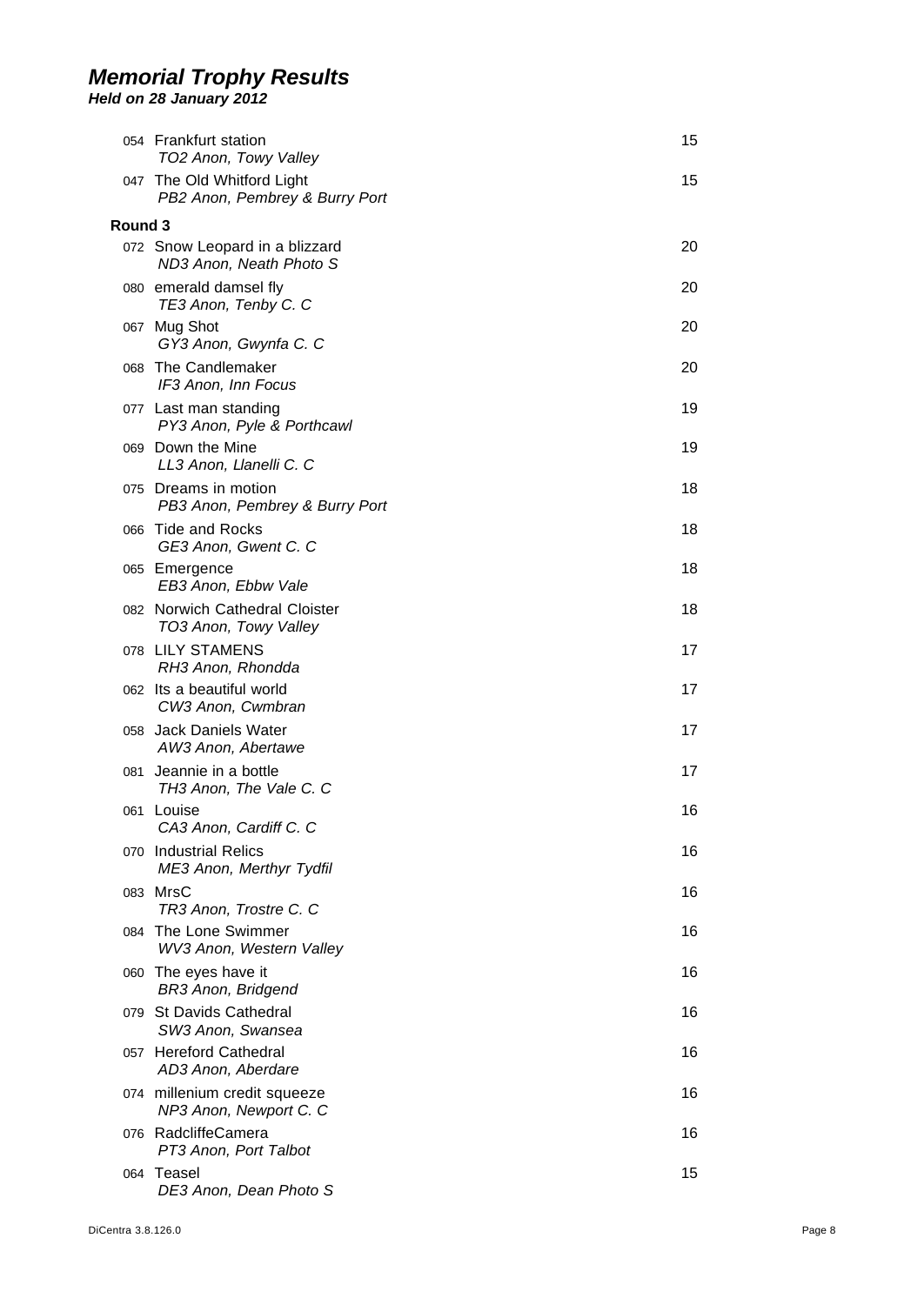|         | 073 Fly Agaric<br>NE3 Anon, New Quay                            | 15 |
|---------|-----------------------------------------------------------------|----|
|         | 059 BlendingIn<br>BA3 Anon, Barry C.C                           | 15 |
|         | 071 for those in peril<br>MO3 Anon, Morriston                   | 14 |
|         | 063 Vern<br>CY3 Anon, Cymru Mono                                | 14 |
| Round 4 |                                                                 |    |
|         | 105 G&T<br>PY4 Anon, Pyle & Porthcawl                           | 20 |
|         | 112 Split Personality<br>WV4 Anon, Western Valley               | 20 |
|         | 104 Early Morning Walk<br>PT4 Anon, Port Talbot                 | 20 |
|         | 096 Watching-Me-Watching-You<br>IF4 Anon, Inn Focus             | 20 |
|         | 098 Black Skimmer Feeding<br>ME4 Anon, Merthyr Tydfil           | 20 |
|         | 097 Rabari shepherd<br>LL4 Anon, Llanelli C. C                  | 19 |
|         | 090 The player<br>CW4 Anon, Cwmbran                             | 19 |
|         | 088 Rock Shapes & Colours, Wyoming<br><b>BR4 Anon, Bridgend</b> | 18 |
|         | 108 Zebra Fight<br>TE4 Anon, Tenby C. C                         | 18 |
|         | 092 Conway Castle<br>DE4 Anon, Dean Photo S                     | 18 |
|         | 086 Leader of the Pack<br>AW4 Anon, Abertawe                    | 18 |
|         | 110 Veg Texture<br>TO4 Anon, Towy Valley                        | 18 |
|         | 100 Tiger in the Snow<br>ND4 Anon, Neath Photo S                | 17 |
|         | 089 troubled mind<br>CA4 Anon, Cardiff C. C                     | 17 |
|         | 091 Fishing Sheds of Dungeness<br>CY4 Anon, Cymru Mono          | 17 |
|         | 103 Shadow & Light<br>PB4 Anon, Pembrey & Burry Port            | 17 |
|         | 106 Any Old Iron<br>RH4 Anon, Rhondda                           | 17 |
|         | 111 Fast worker<br>TR4 Anon, Trostre C. C                       | 17 |
|         | 109 Lynx<br>TH4 Anon, The Vale C. C                             | 16 |
|         | 107 The Jogger<br>SW4 Anon, Swansea                             | 16 |
|         | 102 Ship of the Line<br>NP4 Anon, Newport C. C                  | 16 |
|         | 099 Three Cliffs jpeg<br>MO4 Anon, Morriston                    | 16 |